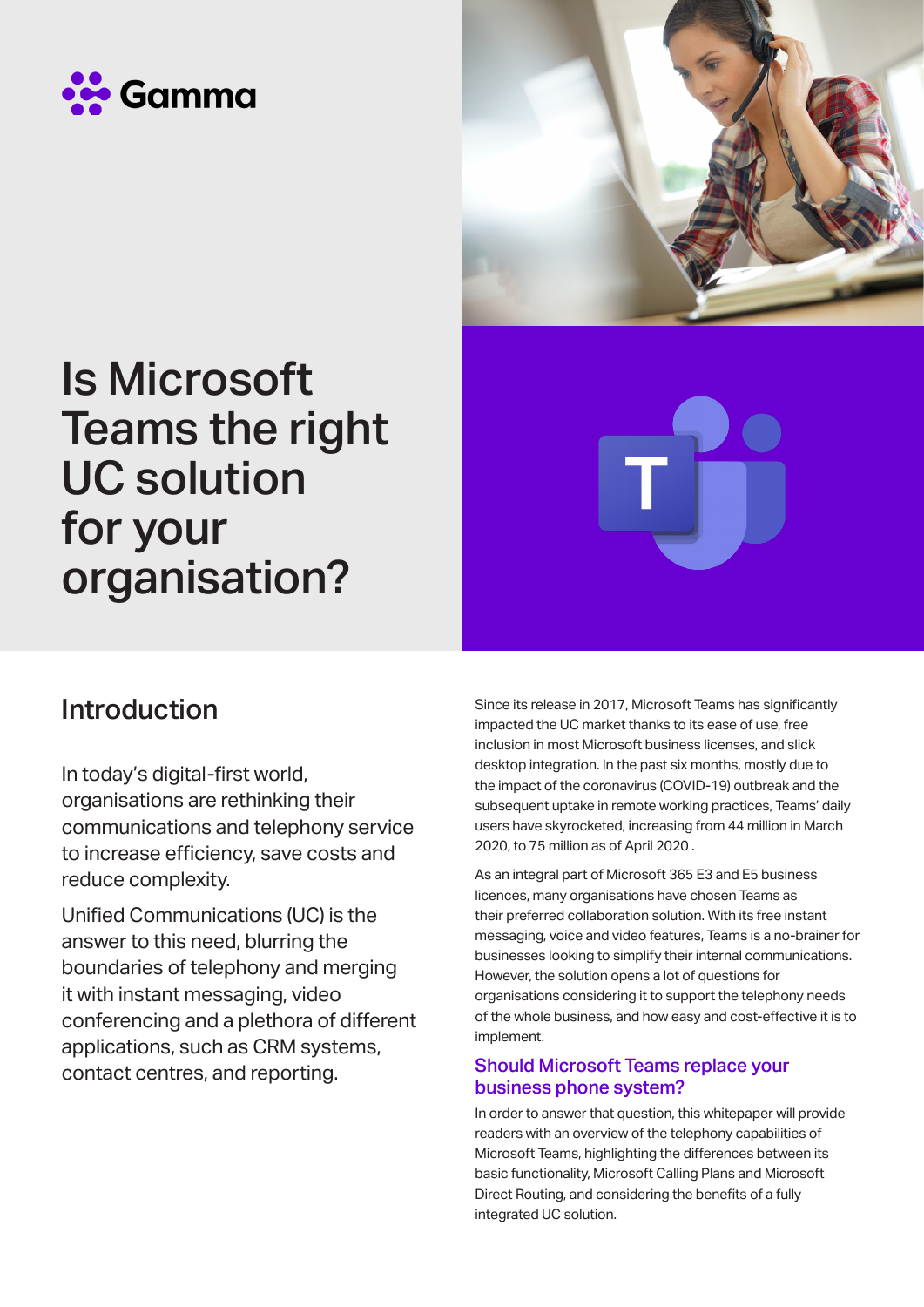## How important is voice to your business?

The enterprise communications ecosystem is broad and complex. While instant messaging, content sharing and virtual meetings are becoming increasingly popular amongst employees, voice is still key to wider business operations. According to Zendesk, 68 per cent of customers prefer to communicate with a company via phone, with only 34 per cent choosing chat as their preferred channel2. Therefore, having the right UC solution is vital to make sure your customers receive the best service possible, while also increasing efficiency and operability within your organisation.

When considering the best UC solution for your business, it is critical to first understand your business requirements and how these compare to the solution's capabilities. Out of the box, Teams supports voice over IP (VoIP) calls to any other member of the business using the application, but it does not connect to your telephone network. This means that in its most basic form, Teams can only be utilised as an internal collaboration tool, while you will also have to retain a separate telephony solution for external calling.

For organisations struggling to cope with too many ineffective internal communications tools, Teams offers the perfect single point of contact to enable collaboration across the business. However, Teams' basic functionality will not provide the telephony features of a PBX, such as contact centre functions, queuing, and interactive voice response (IVR), that might be necessary to the wider business and that would be available with a fully integrated UC solution.

# Microsoft Calling Plans vs Direct Routing

In order to fully unlock Teams' telephony capabilities, organisations will have to either adopt Microsoft Calling Plans, or Microsoft Direct Routing. At the time of writing, both options require a phone system licence for every user who requires voice enablement. While Microsoft Phone System is included in E5 licences, E3 and E1 will require additional licences and professional service support, which can make it more expensive than comparable solutions.

When we take a closer at Microsoft Calling Plans and Direct Routing, it is important to note and evaluate some operational and commercial differences.

Microsoft Calling Plans is a fully cloud-deployed solution provided entirely by Microsoft. Calling Plans comes in different sizes depending upon the number of minutes needed. While this might seem an ideal solution for smaller businesses, Microsoft minutes bundles are inflexible and expensive when compared to Direct Routing or a fully

integrated UC solution. Moreover, minutes bundles cannot be shared nor carried over, and your organisation will require communications credits if you run out of minutes in your calling plans, or if you receive toll-free calls. In this instance, an empty communications credits balance would stop you from making calls altogether. To overcome this issue, Microsoft suggests setting up an auto-recharge amount with a minimum balance that will trigger a purchase for that recharge amount<sup>3</sup> - a recommendation that could easily promote bill shock if you're not keeping track of the additional expenditures.

Microsoft Direct Routing is a more flexible, accessible, and cost-effective alternative to Microsoft Calling Plans, enabling users to make and receive calls using your existing telecom provider. This option is particularly beneficial to leverage existing contracts with service providers, and to ensure interoperability with on-premise telephony equipment and desk phones. Moreover, while Direct Routing's costs depend largely on the carrier rates, it is fair to say that it will almost always cost less per user than Calling Plans, with many providers offering unlimited and flexible minutes bundles.

68% of customers prefer to communicate with a company via phone

## Are you looking for a complete integrated solution?

Any organisation debating whether Microsoft Teams is the answer to its telephony needs will also need to consider how important it is for their operations to have a single, costeffective supplier.

As we have discussed, Direct Routing generally overcomes the worry of bill shock and inflexible minutes but does come at the cost of working with two different suppliers. On the other hand, Calling Plans has the benefit of being deployed entirely by Microsoft, but the downfalls of additional licence costs, complex number porting, and limited minute bundles make it a less desirable option for some organisations.

If neither option is exactly what your business requires, it is worth considering a fully integrated UC solution from a different service provider.

A fully integrated UC solution, such as Horizon Collaborate, encompasses the power of voice, video, conferencing, instant messaging, and presence from a single supplier with a robust support structure.